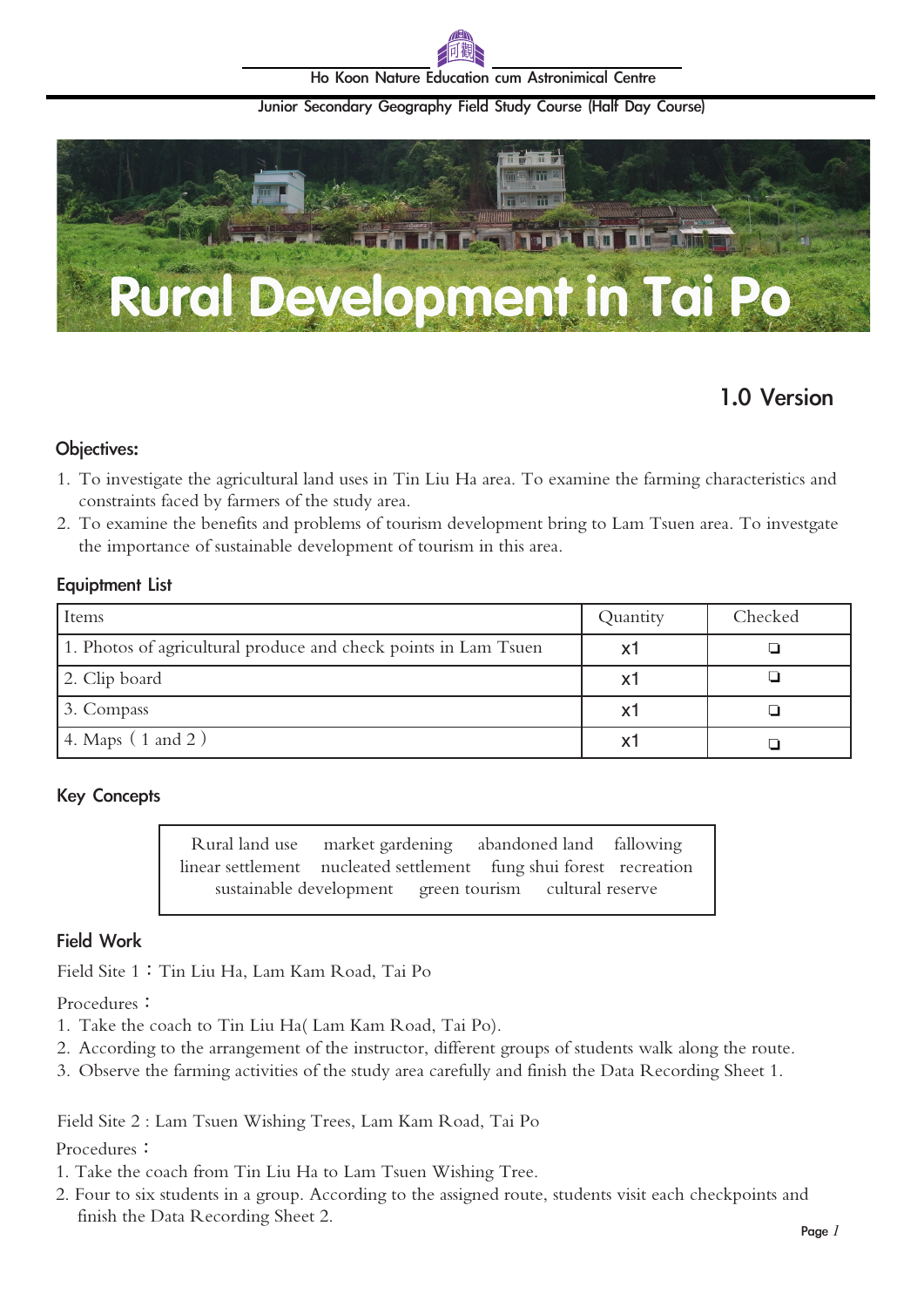# Data Recording Sheet 1:

# Field Site 1: Tin Liu Ha, Lam Kam Road, Tai Po

Field Work:

 Students observe the farming land uses of Tin Liu Ha and circle the appropriate answers in the table below.

Table 1 Farming System(You can select more than one option)

| A. Physical Input                            | Description                        |
|----------------------------------------------|------------------------------------|
| 1. Relief                                    | Flatland/Rugged                    |
| 2. Water source                              | River/Water well/Sprinklers/Others |
| 3. Soil                                      | Fertile/Thin                       |
|                                              |                                    |
| B. Human Input                               | Description                        |
| 1. Farmers (numbers and characteristics)     | · Numbers:                         |
|                                              | $\cdot$ 0/ 1-3/ 4-6/ 7 or above    |
|                                              | · male/ female                     |
|                                              | • Age: 15-30/ 31-60/ 60 or above   |
|                                              |                                    |
| 2. Use of machines /farming technology       | • Quantity : More/ Few / None      |
|                                              | · Level : High/ Low/ Cannot answer |
|                                              |                                    |
|                                              |                                    |
|                                              |                                    |
| 3. Application of fertilizers or pesticidies | Yes/ No/ Cannot answer             |
|                                              |                                    |
|                                              | Description:                       |
| 4. Technological advice by goverment/        | Yes/ No/ Cannot answer             |
| Captial                                      |                                    |
|                                              |                                    |
| 5 Market                                     | Local / Overseas/ Cannot Answer    |
|                                              |                                    |
|                                              |                                    |
|                                              |                                    |
| C. Processes                                 | Description                        |
|                                              |                                    |

| C. Processes | Description |
|--------------|-------------|
| . .          |             |
| <u>.</u>     |             |
| J.           |             |

| D. Output                            | Purpose                       |
|--------------------------------------|-------------------------------|
| 1. List out the types of crops:      | For self-consumption/For sale |
|                                      |                               |
|                                      |                               |
| 2. You can choose a plot of farmland |                               |
| which will be harvested soon,        |                               |
| calculate the market value of the    |                               |
| agricultural produce.                |                               |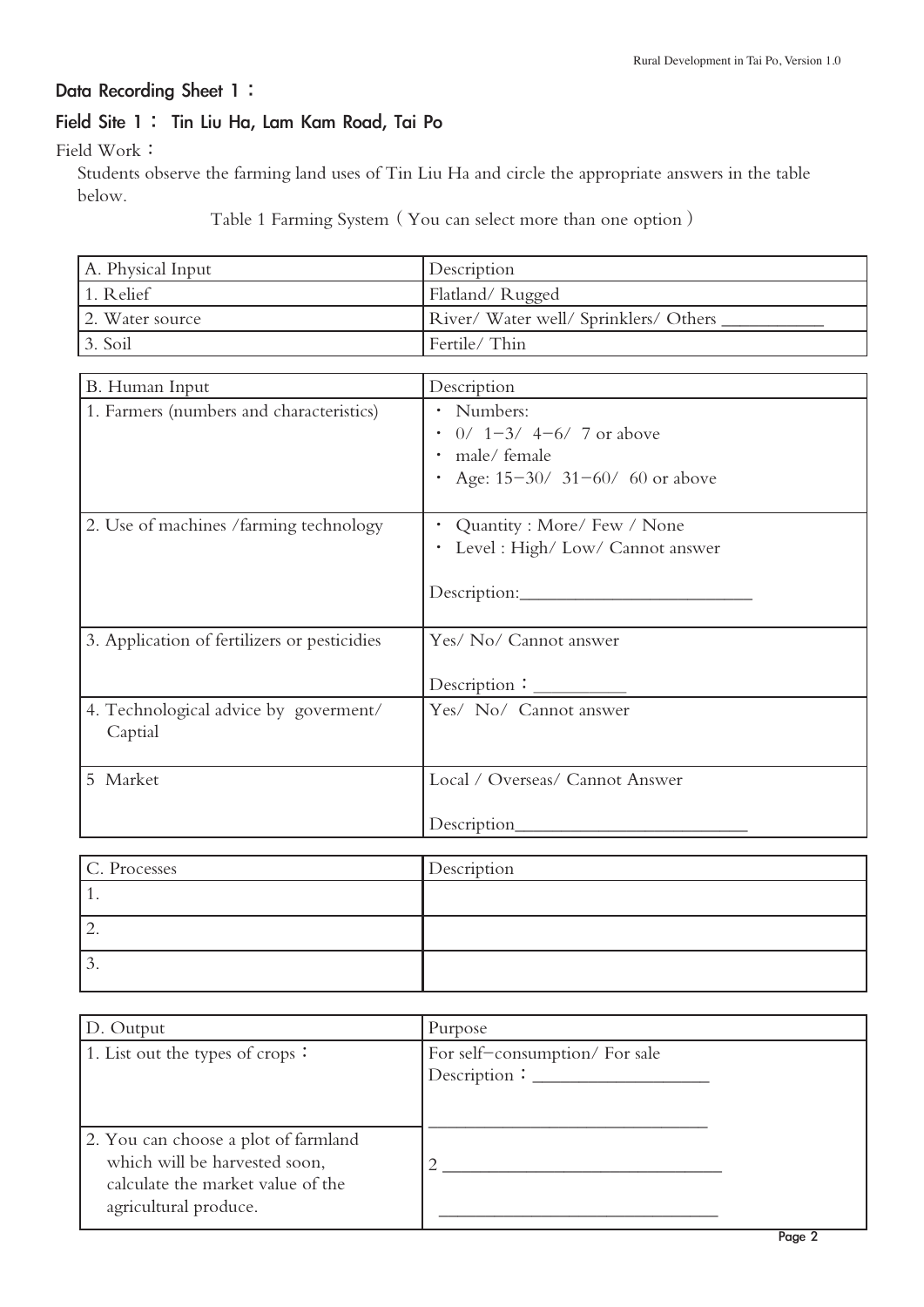| Table 2 | Surrounding area of Tin Liu Ha                                                |  |  |
|---------|-------------------------------------------------------------------------------|--|--|
|         | Draw the settlement and woodland of the Sheung Tin Liu Ha in the space below. |  |  |

The type of settlement pattern is called\_\_\_\_\_\_ pattern. The type of woodland is called \_\_\_\_\_\_\_\_\_\_\_\_\_\_\_\_\_\_\_\_\_\_\_\_\_\_\_\_\_\_\_\_\_\_\_\_\_\_\_\_\_\_ .

# Discussion Question

1. Write the three functions of the fung shui forest

| $\mathbf u$ |  |
|-------------|--|
| (b)         |  |
|             |  |

2. Describe the farming characteristics of Tin Liu Ha.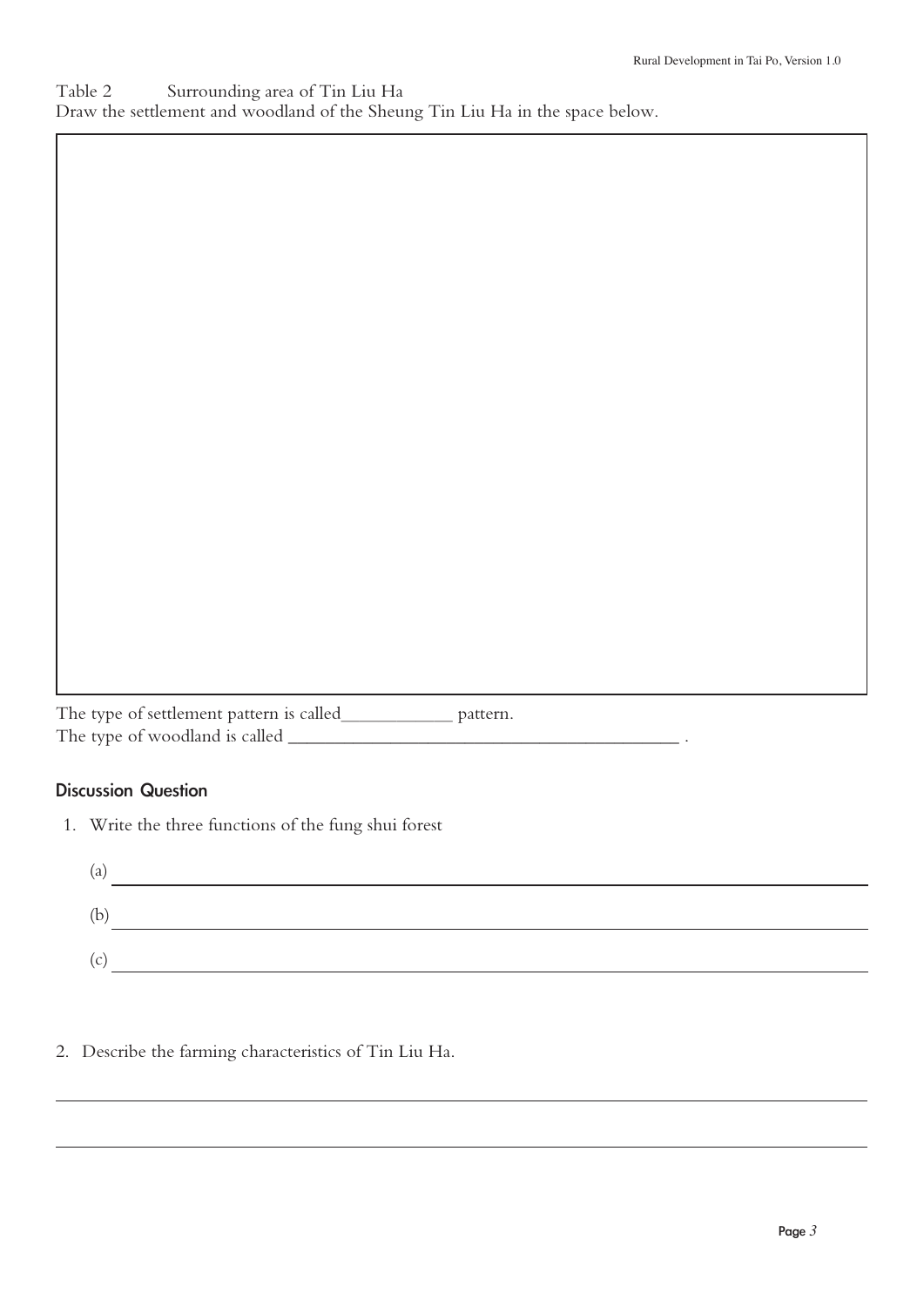3 What are the farming problems that the farmer may face?



4 Suggest solutions to the problems.

### Data Recording Sheet 2:

Field Site 2: Lam Tsuen Wishing Trees, Lam Kam Road, Tai Po

Field Work: According to the guidlines of the instructor, visit the following checkpoints and answer the questions.

1.Lam Tsuen Wishing Plaza(林村許願廣場) 2. Wishing Tree near the Tin Hau Temple(許願樹) 3. Wishing tree and the "Wishing board"(許願樹及寶牒祈福牌) 4.Tin Hau Temple (天后廟) 5.Artifical wishing tree (人造許願樹)

### Discussion Question

- 1. Observe how many Wishing Trees of the area. Show their locations with the use of grid square.
- 2. Write the grid reference of the Tin Hau Temple.
- 3. At the south-southeast direction of the Tin Hau Temple (in the Fong Ma Po Children's Playground), we can find an old tree under the list of the Register Old and Valuable Trees. Write the name of the tree.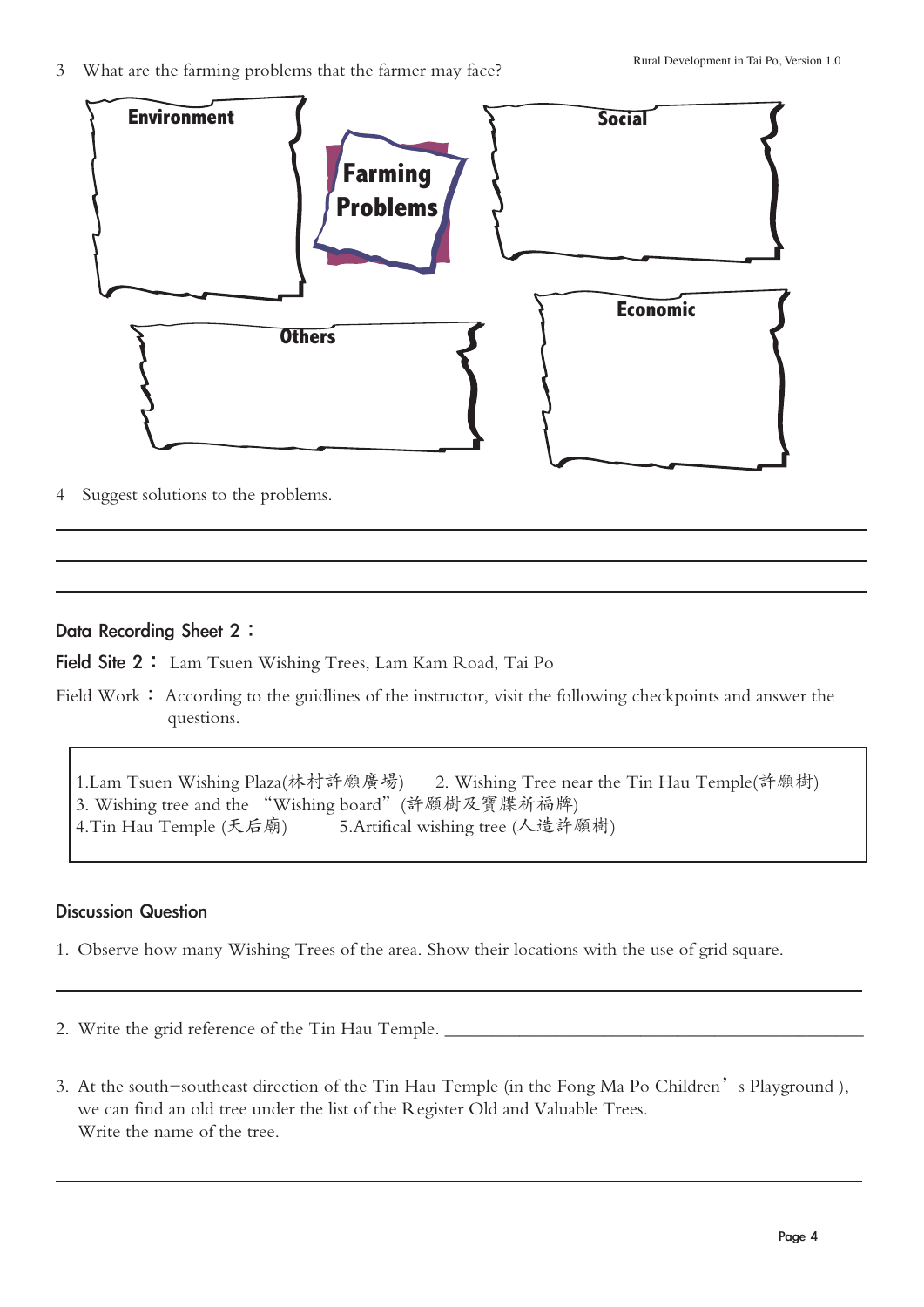4. What are the artificial facilities (except the Tin Hau Temple) can be found there to attract tourists?

5. What are the functions of the facilities (other than tourist attractions)?

6. A lot of tourists visit there especially during holiday. If you were one of the following person, do you like them? Why?



The old Chinese Banyan Tree